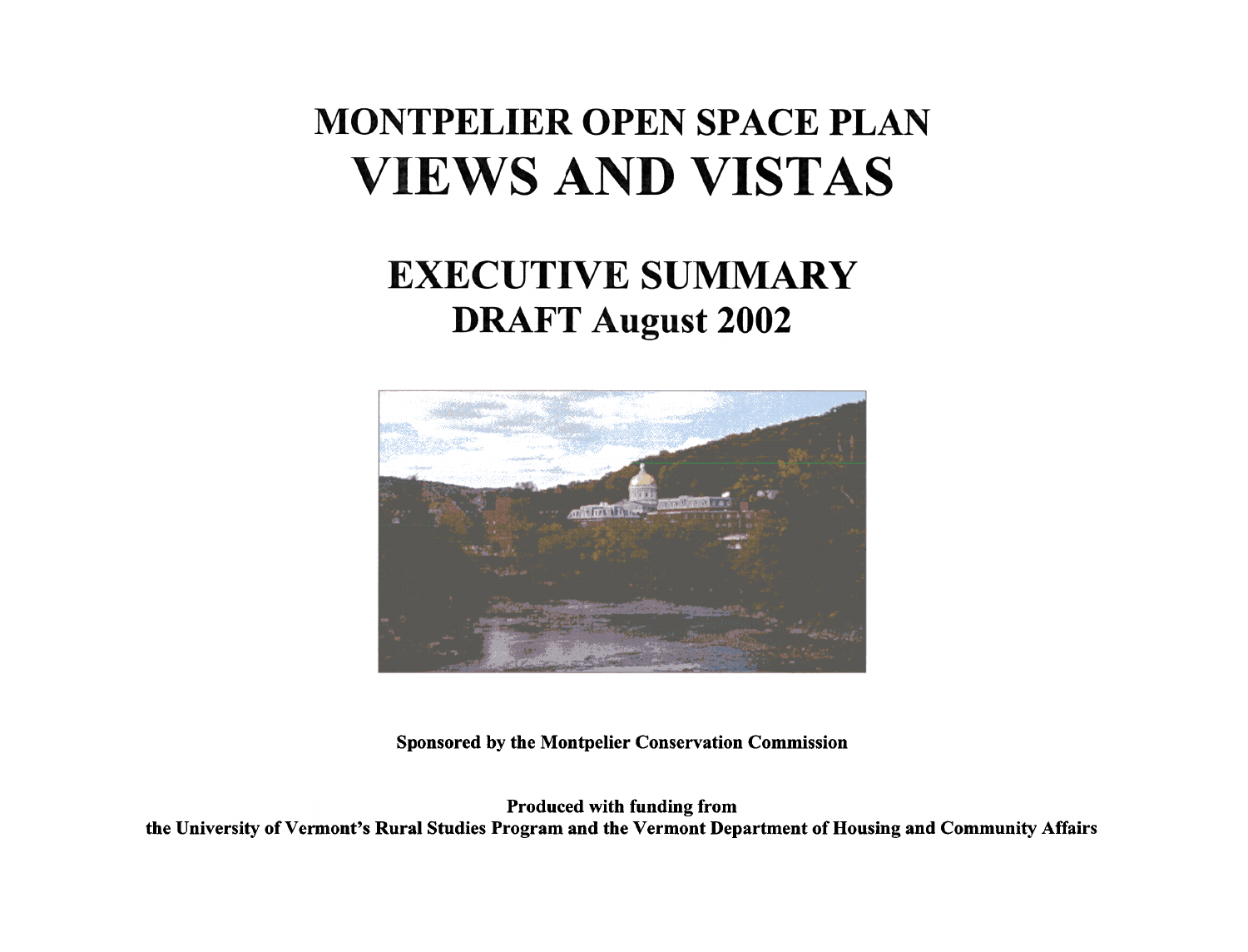### **EXECUTIVE SUMMARY**

#### **Purpose of the Report**

Montpelier is likely to be a focus of much of the region's future growth. Accommodating this growth in ways that retain the important

scenic elements of the City requires a systematic approach to identifying the landscape elements which are most valuable. This study combines established techniques for evaluating scenic quality along with public a survey to determine priorities for the protection of scenic resources. The specific methodologies used are described in detail in the report. The concentration of this study is the visual contribution of existing open spaces rather than the built environment, though in many ways the two are inextricable. The study looks at both dramatic views, and the critical elements in those views. Following is a brief summary of the various sections of the report.



#### **Scenic Resources Inventory**

#### **General** overview



### **Important Views**

The sense that the heart of the city is nestled in the valley surrounded by wooded hillsides is critical to Montpelier's sense of place. Also contributing to Montpelier's distinctiveness are a few key visual focal points. These include the Winooski River and North Branch, the clearly defined downtown, and the Statehouse. The rivers have defined the shape of the city and its major roadways. The intensity of downtown Montpelier and its spires, turrets, and domes expresses clarity of purpose. The Statehouse with its gold dome and crowning goddess, seen against a backdrop of green hillsides is one of the most unique and dramatic settings for any public building. College Hall at the top of State Street is a visual counterpoint to the Statehouse dome in many Montpelier scenes.

Five Montpelier views ranked highest in the Views and Vistas survey. They are discussed in detail in the full report.

- **River Views**
- Hubbard Park Tower
- Sabin's Pasture
- North Street
- Berlin Street heading West